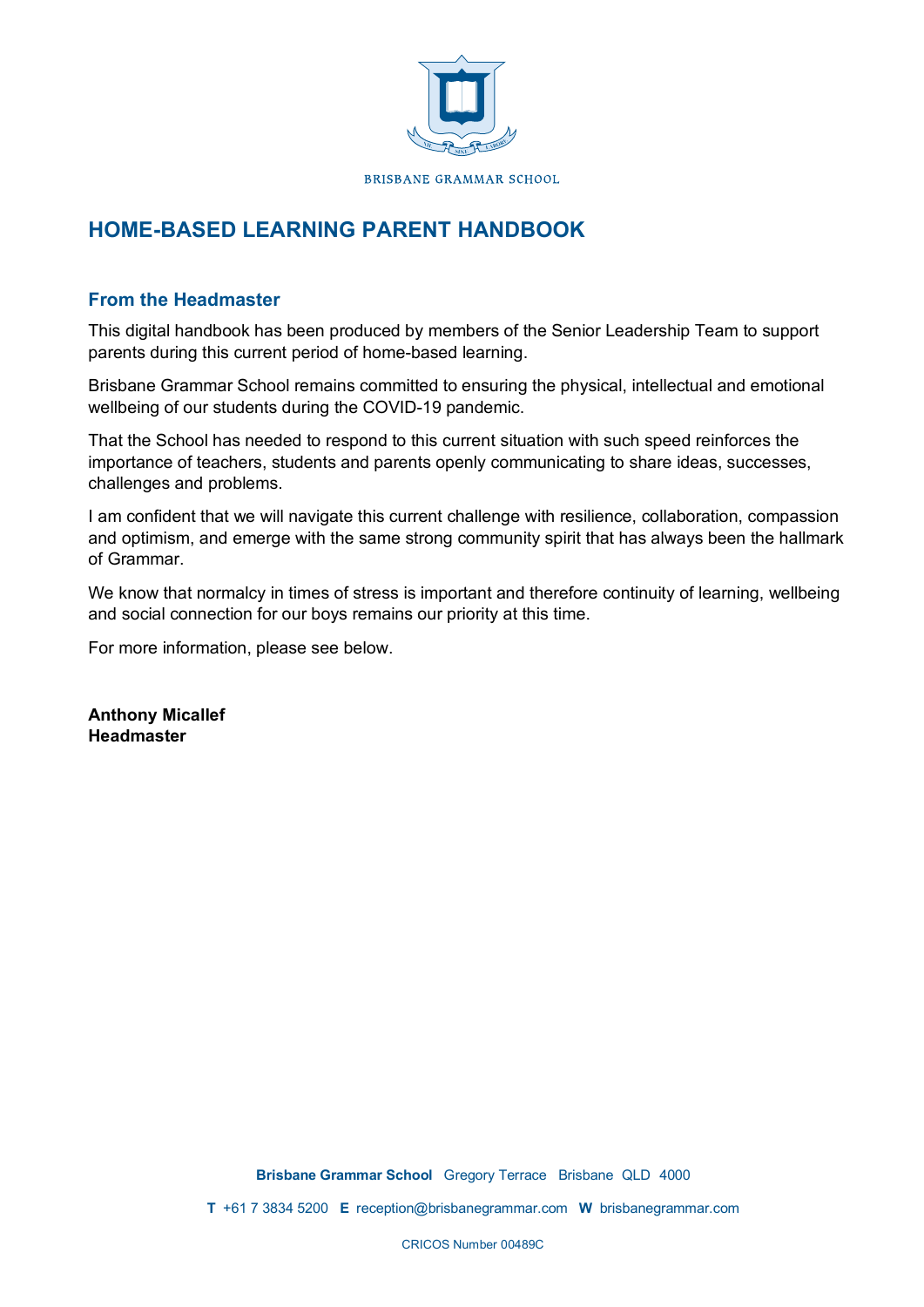# **Overview: What is the BGS Curriculum Continuity Plan?**

The School is committed to continuing the delivery of the Academic, Student Wellbeing and Cocurricular programs and has adapted the 2020/2021 plans to ensure learning at home is supported by BGS during this current situation.

In summary:

- The normal school timetable will operate online with formal 'lessons' designed and delivered by teachers (Years 7 to 12 from 31 January).
- Students will log on and participate in learning as scheduled each day.
- All necessary curriculum materials and instructions are available online via the School's platforms.
- CP time and homework sessions as programmed are essential learning.
- Engagement with learning will be both:
	- o synchronous (at the same time as the teacher and the class); and
	- $\circ$  asynchronous (outside of lessons times, such as follow-up questions, meeting checkpoints and working on drafts).
- Teachers will monitor student engagement and performance and provide feedback.
- IT support will be available for students, parents and teachers.

#### **How can parents support their son's learning at home?**

This advice to parents is drawn from research literature on home-based learning and from our expertise in educating students.

Many parents face multiple work and family challenges and we acknowledge the pressure this current situation is placing on households to also monitor learning.

When possible, support your son in the following ways:

- Encourage your son to become more resilient and more independent.
- Show interest in his focus and progress and invite him to share his learning with you.
- Be regularly present but exercise 'light-touch' monitoring.
- Check in with him at the end of each day to talk about his progress.

Your son's response to the online environment will in part be determined by his age, maturity, and capacity to self-regulate his learning and behaviour. Be aware that some students will take time to settle into the home-based learning environment. Therefore, early support with organisation and developing routines may be required.

To nurture independence and self-regulation:

- Encourage him to use the resources available.
- Direct him to teachers and peers to support his learning.
- Be aware of the routines BGS has established, and the expectations teachers have for students.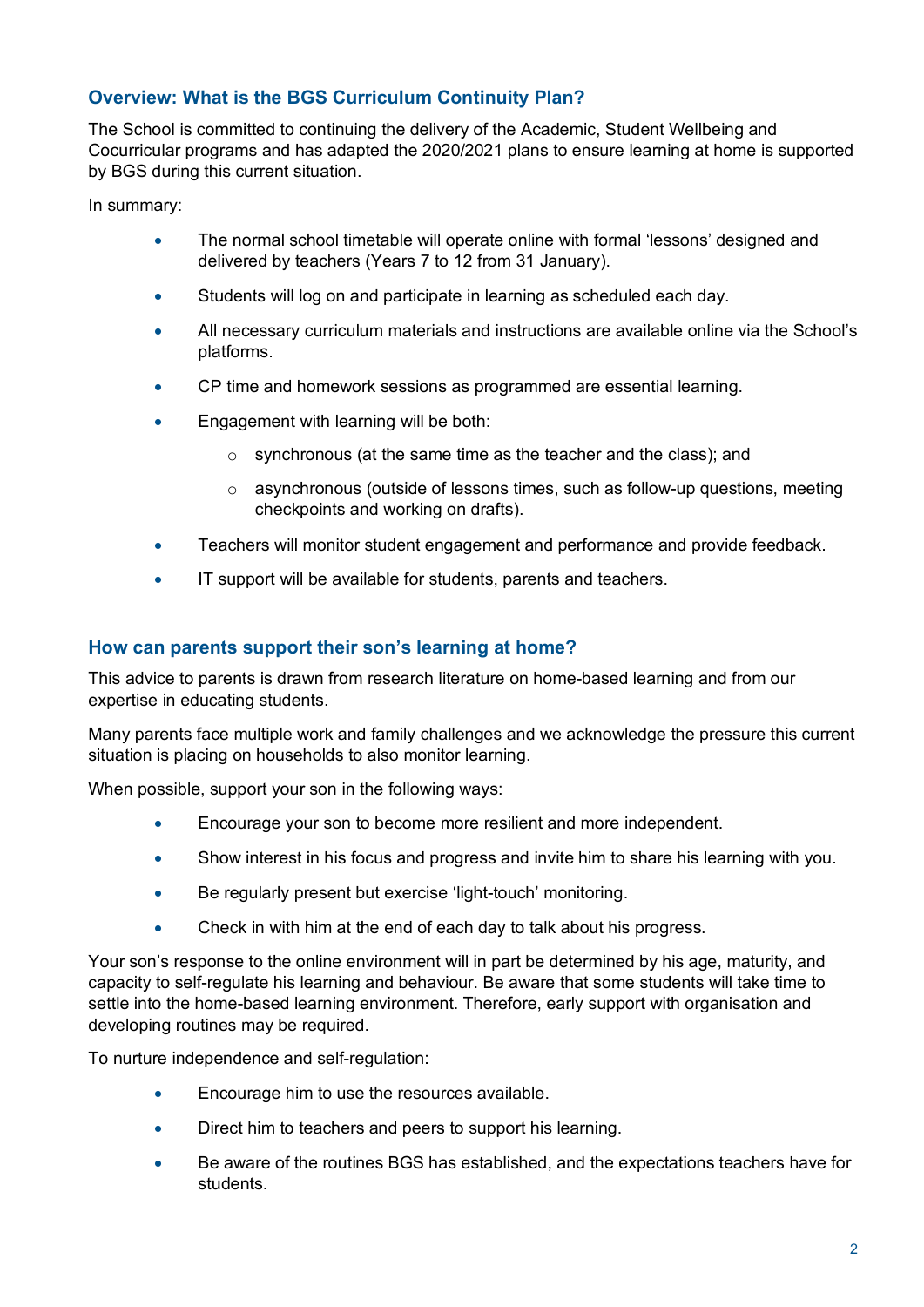- Encourage your son to focus on one subject area and one task at a time.
- If your son experiences difficulties, encourage him to seek support through appropriate channels.
- If your son is unable to make progress in a topic, he should seek clarification via a Teams message or email to his teacher and move on to other study while waiting for a reply.
- Routines are always important in educating young people:
	- o Set the expectation that your son is ready each morning to engage in the School's program.
	- o Make clear your expectations as to how he will spend his school day.
	- o Encourage physical activity within your home environment.
	- $\circ$  Insist that he keep normal bedtime routines. Sleep is vital to maintaining his wellbeing.
- Help your son to develop physical routines that create a positive learning environment:
	- $\circ$  Establish a space/location to learn that is a shared/family space with access to WiFi.
	- $\circ$  Avoid allowing your son to spend his 'at-home school day' in his bedroom.
	- o Check your son can access Canvas, Teams and OneNote.
	- o Remind your son to check his email and class Teams regularly for updates.
	- o Assist your son to develop a study schedule to help organise his time effectively.
	- o Establish clear expectations around social media, music, and the use of other devices.
	- o Gaming is not acceptable during home-based learning time.
	- $\circ$  Mobile phones/devices other than the School-provisioned tablet are not permitted UNLESS they are being used as an extra screen or communication channel for online lessons.
	- o Expect high standards of behaviour from your son while online.

It is important for all in the community to understand there will be a level of adjustment and some frustration for parents, teachers, and students as we navigate our way through this latest period of home-based learning.

Parents are encouraged to maintain contact as follows:

- If your son is unwell and unable to be online, please advise the School of absences via absences@brisbanegrammar.com.
- Contact your son's Head of Year if you have concerns about his wellbeing and/or learning. Your son's Head of Year will engage with Heads of Department and teachers for subject-related issues and will coordinate a response.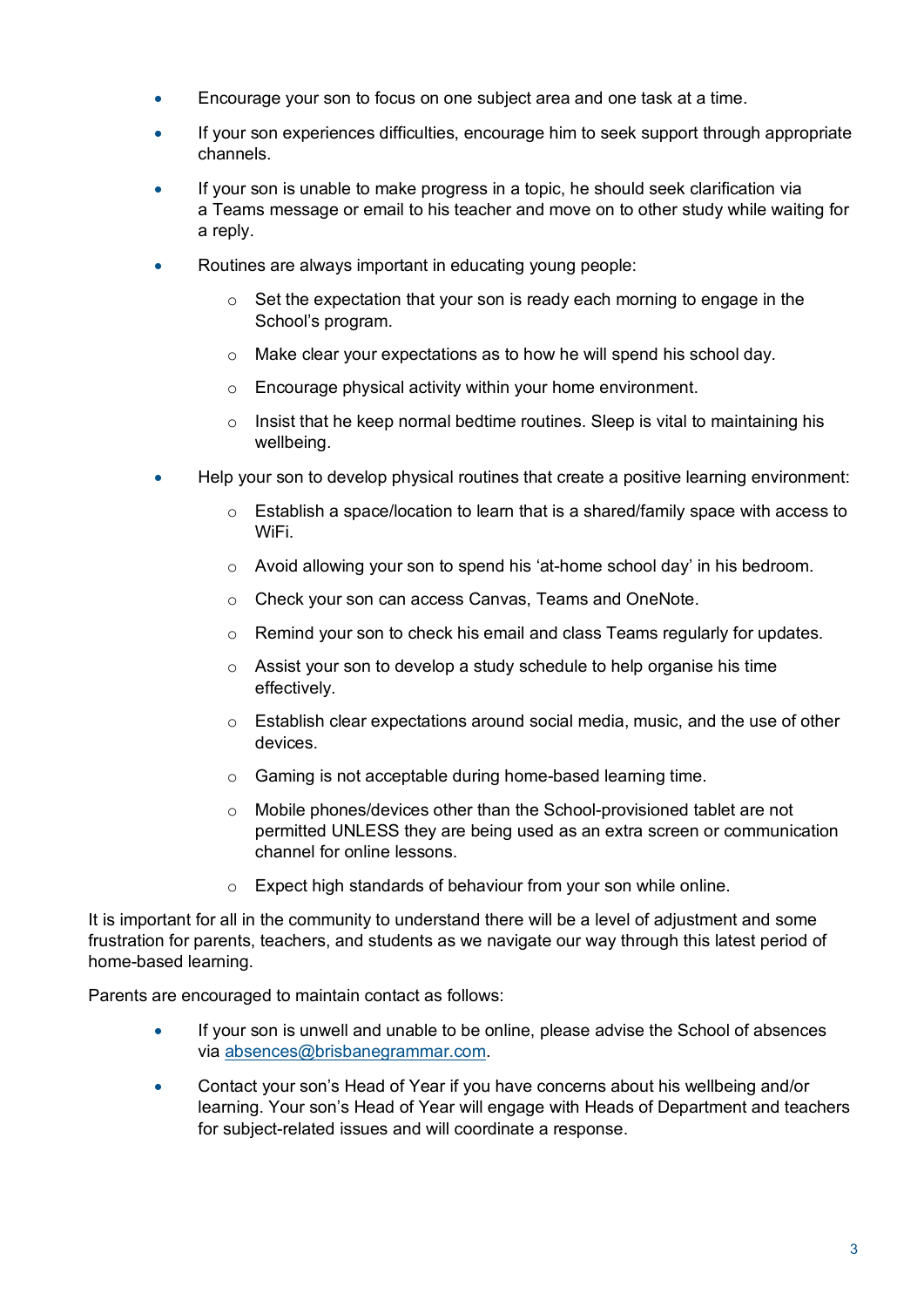### **What are the BGS learning expectations for students during this period of home-based learning?**

Many of the routines expected in home-based learning setting are the same as those expected at school.

The online classroom will require a strong partnership between teachers and parents to develop routines at home. Your son will be encouraged and assisted by his Form Tutor and teachers to focus on the following:

- Set up an organised, comfortable and appropriate learning space with minimal distractions.
- Be logged on and ready to start at 8.15am for Tutor Group, including being suitably dressed.
- Make the best use of time by:
	- $\circ$  Being organised (knowing the order of lessons and what should be done and when);
	- o Being prepared for activities by completing preparatory tasks (these are pre-set by teachers);
	- $\circ$  Attending scheduled interactive activities with his class and teacher;
	- o Downloading any learning materials required in advance of classes; and
	- o Creating and following a daily and weekly routine based on the School timetable.
- Balance 'time on task' (screen time) and relaxation time.
- Abide by the School's policies regarding the use of technology.
- Save files in Microsoft OneDrive and back up regularly.
- Communicate with teachers regularly (work on other tasks while awaiting a response).
- Abide by the rules for participating in online sessions.

# **What are the School's designated IT platforms and how will access and use be managed?**

The School offers and provides support for Microsoft Teams and Canvas (MyClasses) to provide curriculum resources, instructions and assessments specific to each subject. Both products provide tools for synchronous and asynchronous delivery of curriculum.

Students will continue to engage with tasks, revise and complete set activities in OneNote (which can be accessed through Teams). Many subjects also already use good online resources, such as Mathspace, Cambridge, Enhance TV, Digital Theatre Plus, various online music resources, etc. These are available in Canvas to which students will be directed by subject teachers.

Students will engage in activities that involve:

- Video sharing
- Online chat
- Scheduled meetings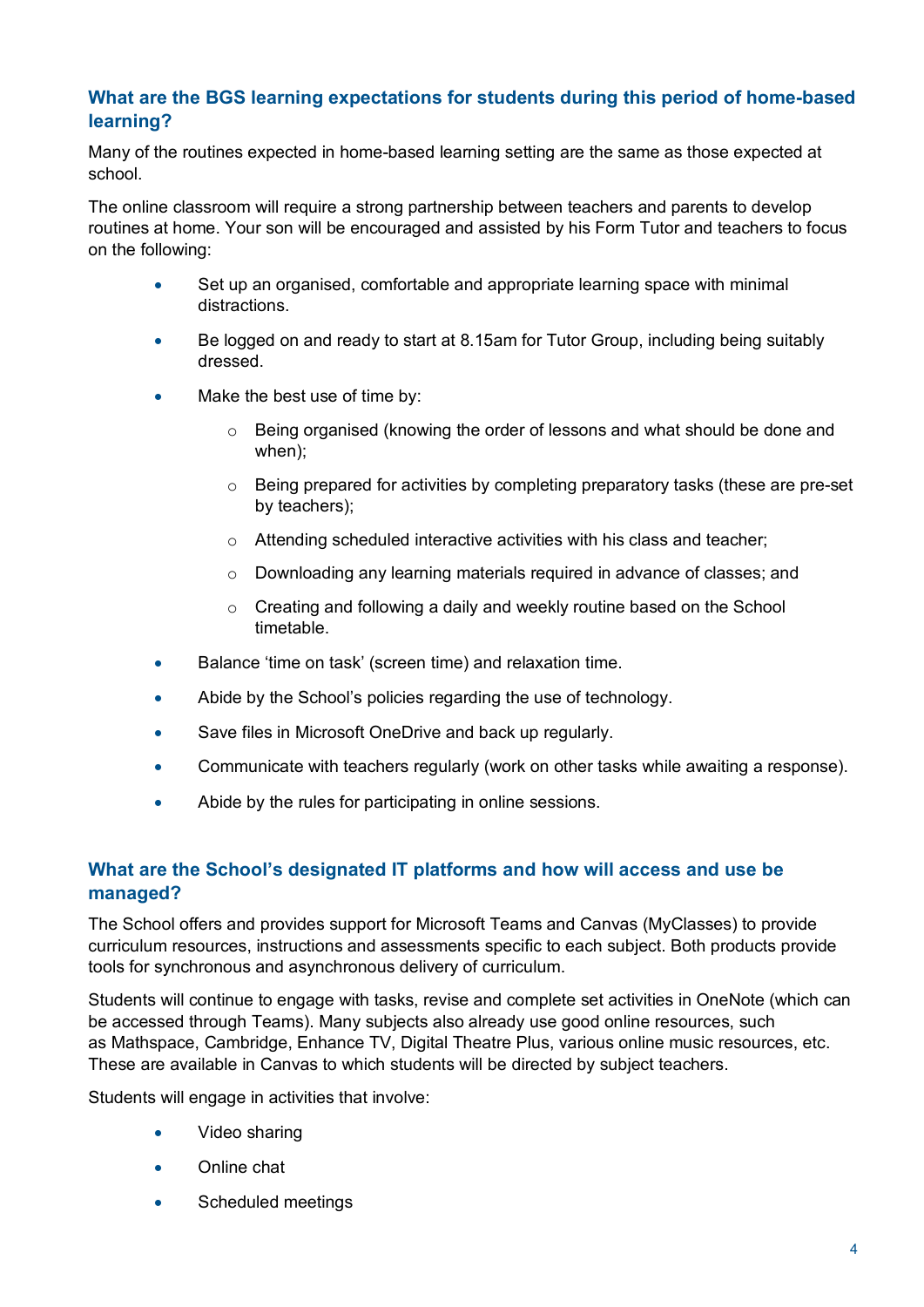• Application sharing

The benefits to students include the ability to provide lessons with teacher explanation, class discussion, sharing screens and allowing for social wellbeing check-ins. Virtual delivery allows students to remain connected and engaged with their learning, and with other members of the BGS community.

Technical issues:

- If you have a problem with any applications (e.g. OneNote, Teams, Word, etc.), close them and open the web versions of these applications via office.brisbanegrammar.com.
- Any faults with Tablets or unresolved problems with applications should be reported to servicedesk.brisbanegrammar.com and BGS ICT staff will provide assistance.

Brisbane Grammar School has high expectations of students at school and in the online environment.

# **What are the School's protocols for online engagement?**

Your son must adhere to the following protocols to promote appropriate use of the software and the safety and privacy of students and teachers. In turn, this will help create and maintain a respectful, responsible and safe learning environment for users.

- Students are to test their audio and video in advance of lessons.
- The use of a headset/earphones is recommended during chat sessions.
- Students should check with teachers how to raise questions (e.g. emojis, text chat or audio).
- For younger children, ensure an adult in the home is aware an online session is being conducted.
- Respect others' rights to learn by not disrupting the session.
- Keep your webcam on, unless otherwise instructed. If you experience difficulties, indicate this to your teacher and await instructions before disabling it.
- Keep the microphone on mute unless contributing to the discussion or asking a question.
- Post only appropriate images, text or other content in the chat.
- Attend the online sessions in a shared space, such as a dining room or lounge room.
- Students are never to allow any unauthorised access to the online chat.
- Students must not mute or interfere with the participation of any other student in class discussions.
- As per the School's ICT Use and Privacy Policies, students are not permitted to record lessons or use images from class discussions without the express permission of the teacher (some meetings will be recorded by staff, and when this occurs, students will be advised).
- If asked by the teacher, students must share their screen to demonstrate their work.
- Students are not to use the chat function unnecessarily.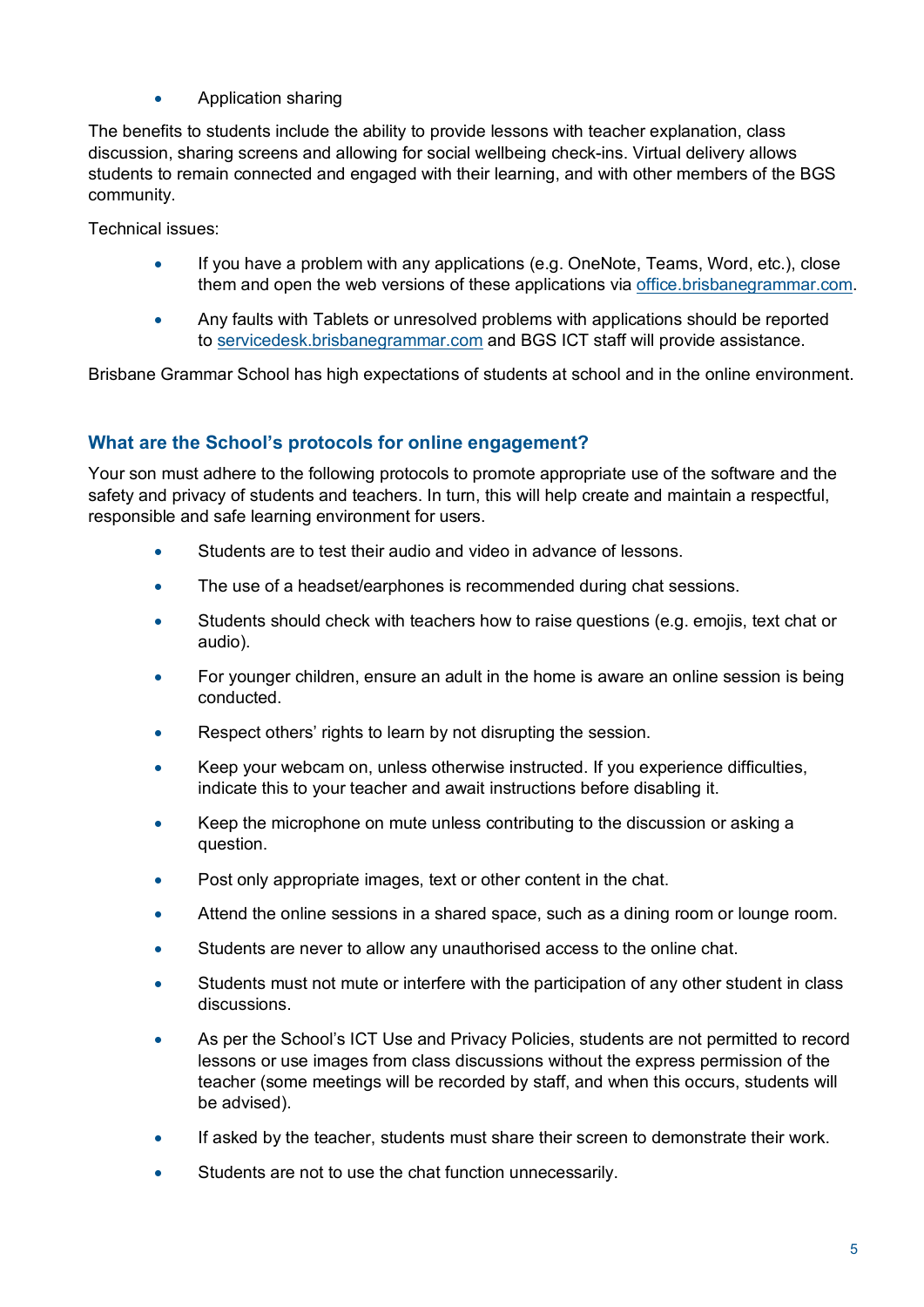- At the end of the meeting, students must leave the meeting when farewelled by the teacher.
- Students should use the background blur function and/or avoid distracting settings during lessons.
- At all times, the use of filters, audio modifiers or other distracting images are prohibited.

### **How will BGS manage assessment?**

#### **Year 12**

If the period of home-based learning is extended beyond the scheduled week, the School will contact the QCAA to seek advice and support. From past experience, we are confident the QCAA will make it their priority to provide the reassurance that no Year 12 student will be disadvantaged.

Students should continue to maintain a good routine of study each day and stay in contact with their teachers and classes.

Students must continue to prepare for any upcoming assessment items.

#### **Years 5 -11**

Students should continue to maintain a good routine of study each day and stay in contact with their teachers and classes.

Students must continue to prepare for any upcoming assessment items.

If the period of home-based learning is extended, some assessments may be adjusted to better accommodate the online environment and allow students to show their learning progress.

#### **How will my son's daily timetable be structured?**

The regular timetable will operate from the week of 31 January (Week 1 cycle).

The online learning timetable with longer lessons and afternoon CP is designed for extended periods of home-based learning. An extended period would be of one month's duration or longer.

We know from previous years that online learning is slower than in the classroom, particularly with transitions between activities and lessons.

A sensible way to manage lesson changeovers is for students to exit lessons 1, 3 and 5 about 3-5 minutes before the scheduled end of lesson. This will allow for setup for the next lesson and the virtual 'move' to the next class.

#### **How will the School communicate with parents?**

The School will continue to communicate through already established channels – BGS website and emails.

The Headmaster will keep parents updated on major announcements from Queensland Health and the School's response to the current COVID-19 situation.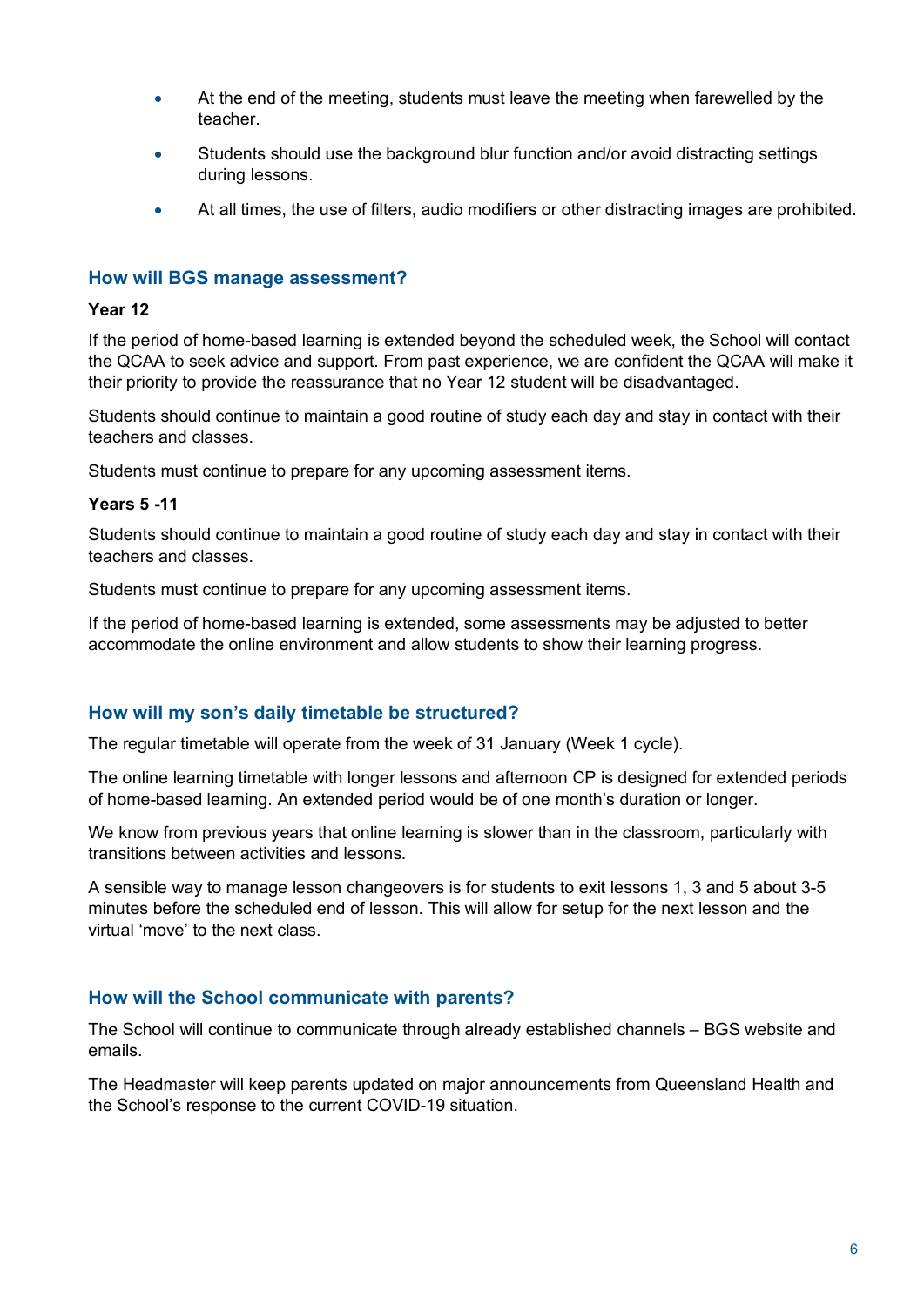# **Who do I contact if I wish to ask a question or there is an issue with my son's learning?**

If you have any questions or concerns, please contact your son's Head of Year in the first instance. If necessary, Heads of Year will contact relevant members of staff to address your questions or concerns.

| <b>YEAR</b><br><b>LEVEL</b> | <b>HEAD OF YEAR AND</b><br><b>ASSISTANT HEAD OF YEAR</b> | <b>CONTACT DETAILS</b>                                                    |
|-----------------------------|----------------------------------------------------------|---------------------------------------------------------------------------|
| Years 5-6                   | Paul Kenny<br><b>Justin Shears</b>                       | paul.kenny@brisbanegrammar.com<br>justin.shears@brisbanegrammar.com       |
| Year 7                      | <b>Sharee Verdon</b><br>Carla Salmon                     | sharee.verdon@brisbanegrammar.com<br>carla.salmon@brisbanegrammar.com     |
| Year <sub>8</sub>           | Jon Hopes<br>Mel Eveleigh                                | jon.hopes@brisbanegrammar.com<br>mel.eveleigh@brisbanegrammar.com         |
| Year <sub>9</sub>           | Larry Carmichael<br><b>Ged Hales</b>                     | larry.carmichael@brisbanegrammar.com<br>ged.hales@brisbanegrammar.com     |
| Year 10                     | Craig Timms<br>Sarah Mcdonald                            | craig.timms@brisbanegrammar.com<br>sarah.mcdonald@brisbanegrammar.com     |
| Year 11                     | Sam Lobascher<br>Tim Holzgrefe                           | samuel.lobascher@brisbanegrammar.com<br>tim.holzgrefe@brisbanegrammar.com |
| Year 12                     | Simon Conway<br><b>Brad Scholes</b>                      | simon.conway@brisbanegrammar.com<br>brad.scholes@brisbanegrammar.com      |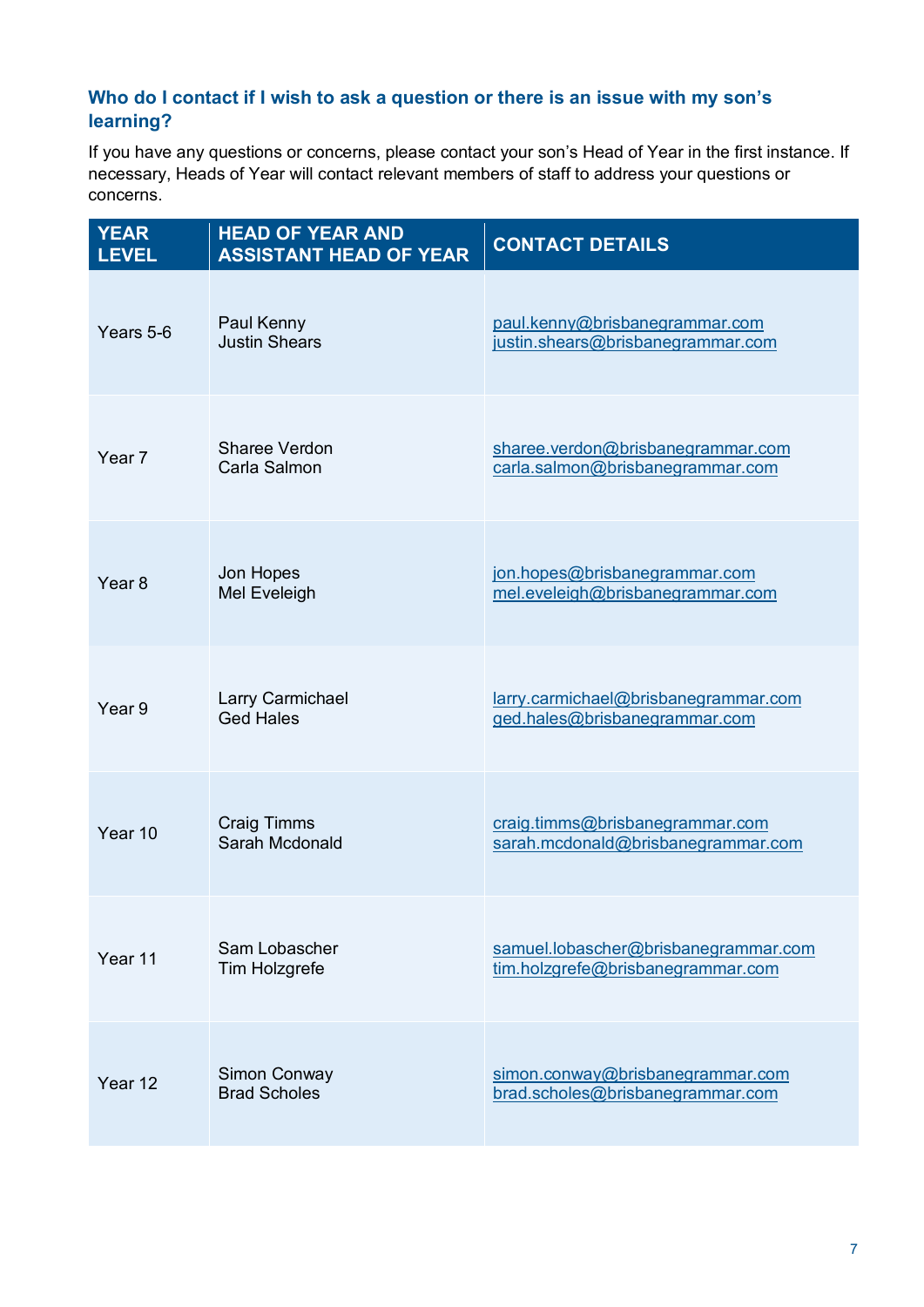### **Who can my son contact if he has a question/concern or he has an issue with his learning?**

For academic matters, your son should contact his normal subject teacher directly.

If your son needs assistance for wellbeing matters, he can contact his Form Tutor, Head of Year, Assistant Head of Year or one of the School Counsellors in Student Services.

Students are encouraged to make use of our confidential counselling and wellbeing services.

| <b>SCHOOL COUNSELLORS</b> | <b>CONTACT DETAILS</b>             |
|---------------------------|------------------------------------|
| Dr Nathan Simmons         | nathan.simmons@brisbanegrammar.com |
| Ms Jo Baxendell           | jo.baxendell@brisbanegrammar.com   |

# **What is the School doing to ensure cybersafety during this period of home-based learning?**

The School's long-established and comprehensive Child Protection policies and procedures apply in the online learning environment.

Other BGS polices that serve to regulate online behaviour are:

- Code of Conduct of Expectations and Behaviour (Student)
- **ICT Use Policy**
- **Bullying Policy**
- Social Media Policy
- Privacy Policy

Parents are welcome to view these policies on MyGrammar.

Esafe monitoring will continue to occur during the quarantine period.

The reporting of any concerns relating to student safety will be made following the reporting guidelines included in the Child Protection Policy.

### **What will the School be doing to support student wellbeing during home-based learning?**

Student wellbeing remains a priority for the School during this difficult time. Heads of Year and Form Tutors will communicate directly with boys and parents.

Student connection remains our priority. Year level and class activities will ensure students communicate regularly with their peers and teachers, maintain a connection to their Tutor Group and provide opportunities for engagement.

The Director of Student Wellbeing Programs has produced a range of learning resources to facilitate the online delivery of the curriculum across all year levels.

The Student Wellbeing Curriculum will be delivered by Form Tutors as per the Learning Schedule.